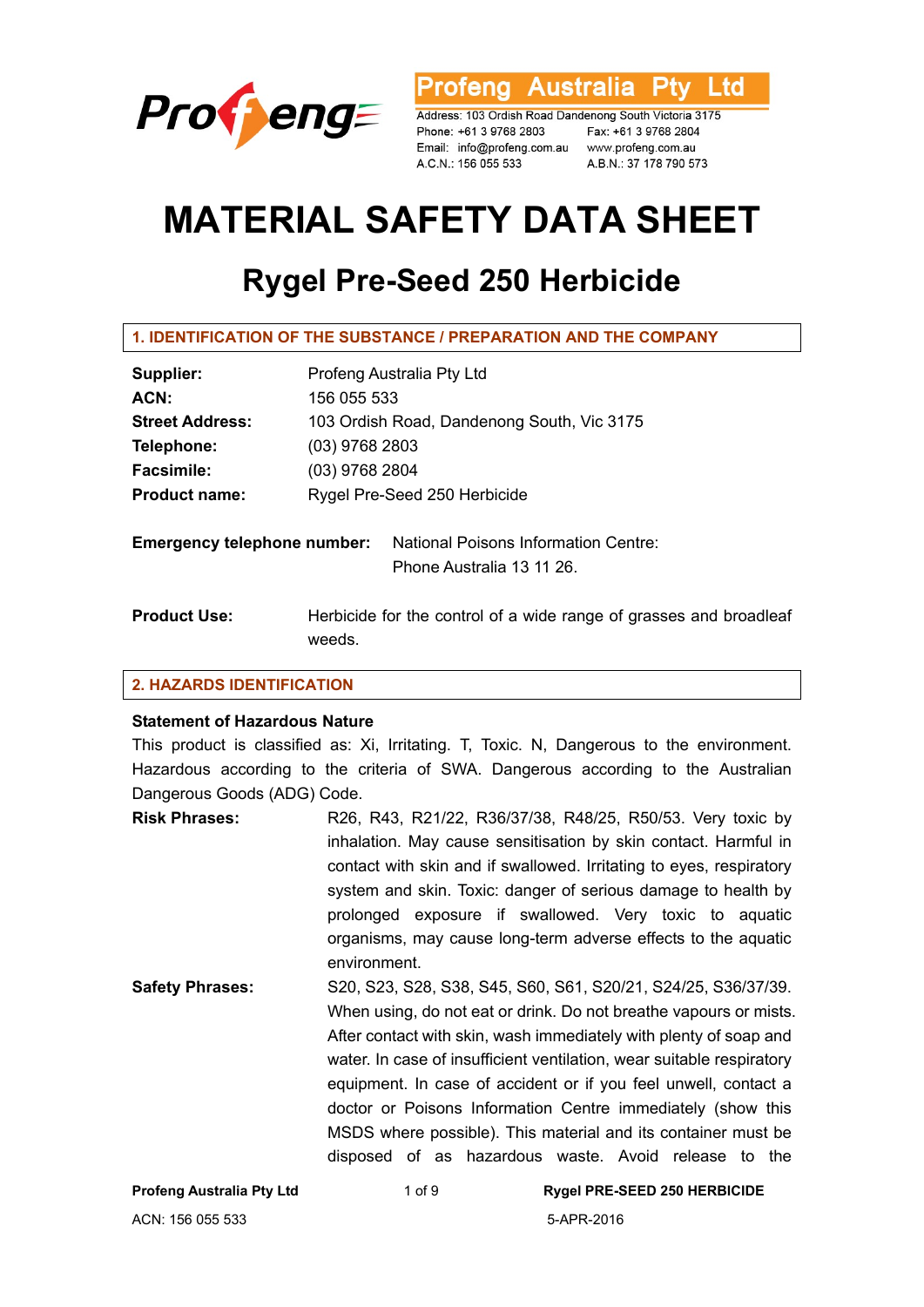

#### Profeng Australia **Ptv** Ltd

Address: 103 Ordish Road Dandenong South Victoria 3175 Phone: +61 3 9768 2803 Email: info@profeng.com.au www.profeng.com.au A.C.N.: 156 055 533

Fax: +61 3 9768 2804 A.B.N.: 37 178 790 573

environment. Refer to special instructions/Safety Data Sheets. When using, do not eat, drink or smoke. Avoid contact with skin and eyes. Wear suitable protective clothing, gloves and eye/face protection.

**SUSMP Classification:** S7 **Pictogram:** 

**ADG Classification:** Class 6.1: Toxic Substances. **UN Number:** 3016, BIPYRIDILIUM PESTICIDE, LIQUID, TOXIC



| <b>Signal word</b>                | Danger                                                                     |  |  |
|-----------------------------------|----------------------------------------------------------------------------|--|--|
| Hazard statement(s)               |                                                                            |  |  |
| H301                              | Toxic if swallowed                                                         |  |  |
| H <sub>3</sub> 11                 | Toxic in contact with skin                                                 |  |  |
| H <sub>315</sub>                  | Causes skin irritation                                                     |  |  |
| H317                              | May cause an allergic skin reaction                                        |  |  |
| H <sub>320</sub>                  | Causes eye irritation                                                      |  |  |
| H <sub>331</sub>                  | Toxic if inhaled                                                           |  |  |
| H373                              | May cause damage to organs through prolonged or repeated                   |  |  |
|                                   | exposure                                                                   |  |  |
| H410                              | Very toxic to aquatic life with long lasting effects                       |  |  |
| <b>Precautionary statement(s)</b> |                                                                            |  |  |
| P <sub>260</sub>                  | Do not breathe fumes, mists, vapours or spray                              |  |  |
| P <sub>271</sub>                  | Use only outdoors or in a well ventilated area                             |  |  |
| P <sub>284</sub>                  | Wear respiratory protection                                                |  |  |
| P403+P233                         | Store in a well-ventilated place. Keep container tightly closed            |  |  |
| P <sub>501</sub>                  | Dispose of contents and containers as specified on the<br>registered label |  |  |

#### **3. COMPOSITION / INFORMATION ON INGREDIENTS**

| <b>Active Ingredients:</b> paraquat dichloride and diquat dibromide |          |            |                                     |
|---------------------------------------------------------------------|----------|------------|-------------------------------------|
| <b>Chemical Entity</b>                                              |          | CAS NO.    | <b>Proportion</b>                   |
|                                                                     |          |            | (% weight/weight                    |
| Paraquat (present as paraquat dichloride)                           |          | 1910-42-5  | 11.5% (135 g/L)                     |
| Diquat (present as diquat dibromide)                                |          | 85-00-7    | $9.8\%$ (115 g/L)                   |
| Water                                                               |          | 7732-18-5  | $30 - 60\%$                         |
| <b>Emulsifiers</b>                                                  |          |            | $10 - 29%$                          |
| <b>Profeng Australia Pty Ltd</b>                                    | $2$ of 9 |            | <b>Rygel PRE-SEED 250 HERBICIDE</b> |
| ACN: 156 055 533                                                    |          | 5-APR-2016 |                                     |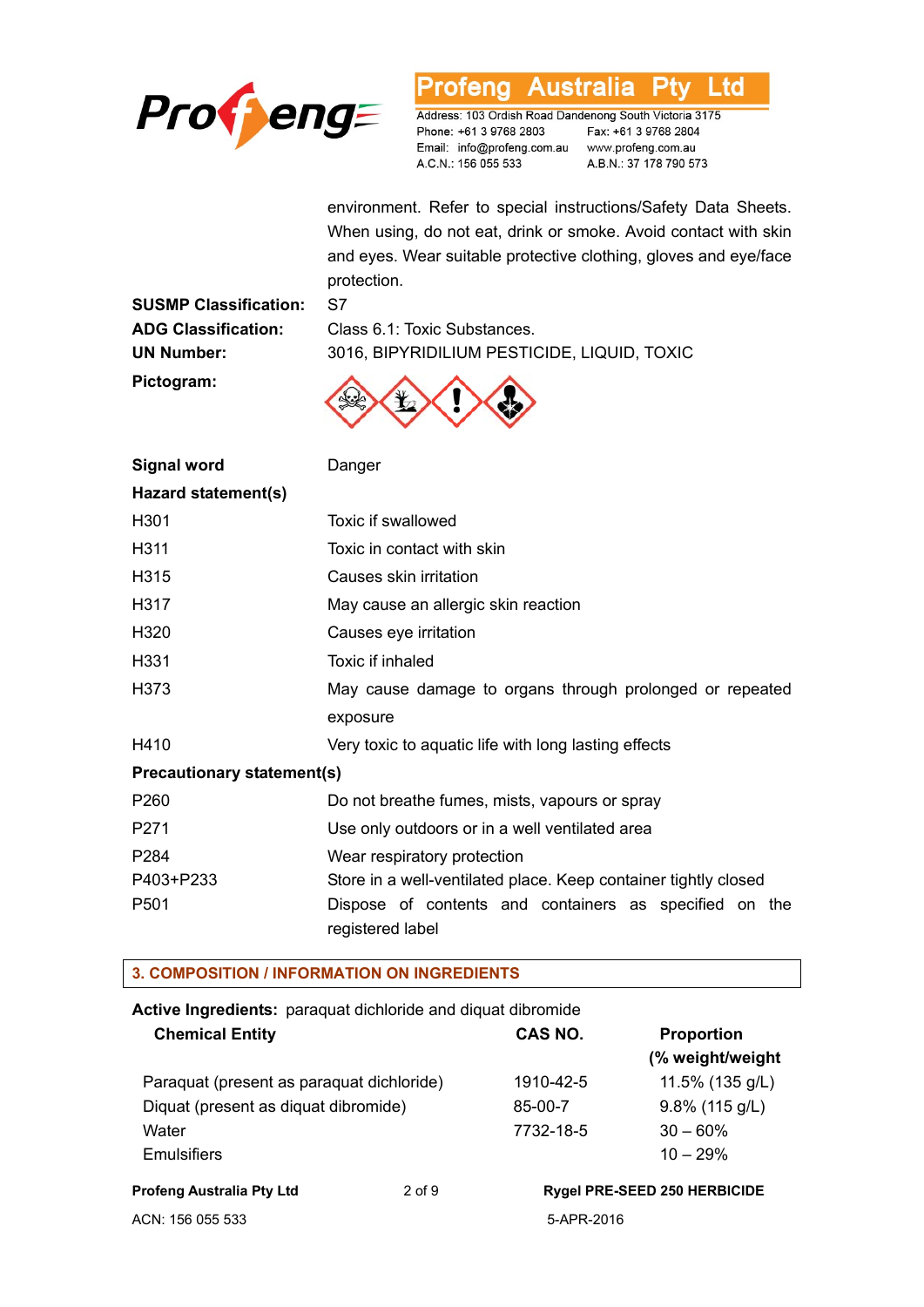

Australia L td

Address: 103 Ordish Road Dandenong South Victoria 3175 Phone: +61 3 9768 2803 Email: info@profeng.com.au www.profeng.com.au A.C.N.: 156 055 533

Fax: +61 3 9768 2804 A.B.N.: 37 178 790 573

Other ingredients determined not to be hazardous < 1%

#### **4. FIRST AID MEASURES**

#### **OBTAIN IMMEDIATE MEDICAL ATTENTION. SPEED IS ESSENTIAL.**

- **Swallowed:** If poisoning occurs get to a doctor or hospital quickly, warning by telephone of the estimated arrival time so that treatment is not delayed. If more than 15 minutes from a hospital induce vomiting, if this has not already occurred, by tickling back of throat with a clean, blunt instrument (eg spoon handle). DO NOT delay the start of treatment.
- **Eye:** Immediately irrigate with copious quantities of water for at least 20 minutes. Eyelids to be held open. Remove clothing if contaminated and wash skin. Urgently seek medical assistance. Transport to hospital or medical centre. If splashed with the concentrate, patients should be reviewed after 24 hours. Referral to an ophthalmologist should be considered.
- **Skin:** Immediately take off all contaminated clothing. Wash skin immediately with water followed by soap and water. If skin is broken, the component paraquat can be absorbed through the skin. Seek medical advice. Contaminated clothing should be laundered before reuse.
- **Inhaled:** Remove victim from exposure. Remove contaminated clothing and loosen remaining clothing. Allow patient to assume most comfortable position and keep warm. Seek medical advice.

#### **ADVICE TO DOCTOR**

Rapid treatment is essential. Refer to 'Paraquat Poisoning. A Practical Guide to Diagnosis, First Aid and Hospital Treatment' (2003 or later edition) – available at most major treatment hospitals, Poisons Information Centres and Rygel Australia Pty Ltd.

**Treatment:** Wash out stomach and test urine and gastric aspirate (if clear) for presence of paraquat. Give up to 1 litre of 15% aqueous suspension of Fuller's Earth orally or via gastric tube, together with a suitable purgative (200mL of an aqueous solution of mannitol). Repeat administration of absorbent plus purgative until absorbent is seen in stools. This should normally take between 4 and 6 hours after the start of treatment.

Do not use supplemental oxygen.

With the possibility of late onset conjunctival ulceration it is advised that patients with paraquat eye injuries are reviewed the day after first presentation. At the review, consideration should be given to treating the eyes with a local antibiotic preparation to prevent secondary infection. Local treatment with a suitable steroid will aid resolution of granulation tissue. Corneal oedema, which may persist for up to  $3 - 4$  weeks, may cause blurring of vision.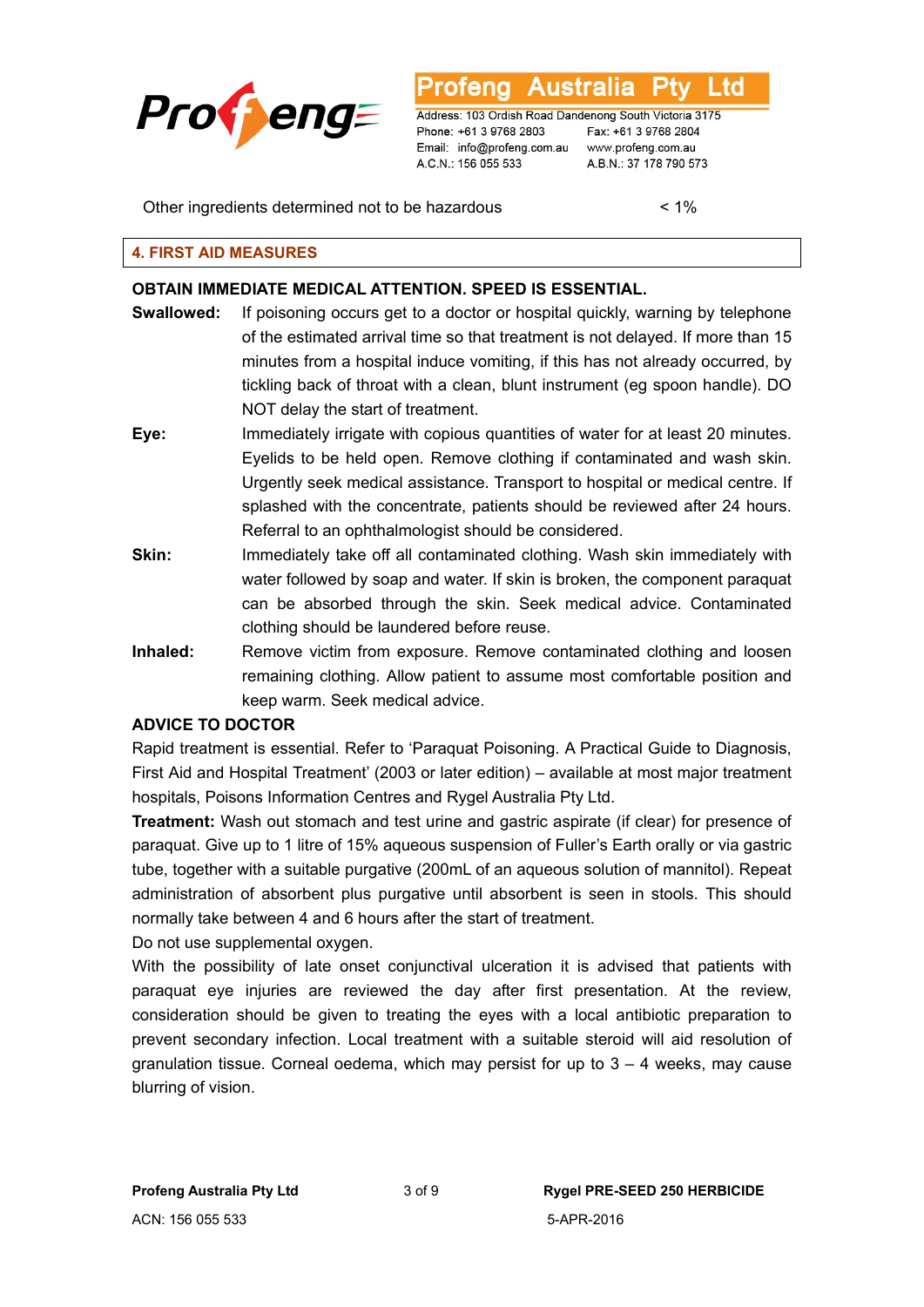

**Australia** L TO

Address: 103 Ordish Road Dandenong South Victoria 3175 Phone: +61 3 9768 2803 Email: info@profeng.com.au www.profeng.com.au A.C.N.: 156 055 533

Fax: +61 3 9768 2804 A.B.N.: 37 178 790 573

#### **5. FIRE-FIGHTING MEASURES**

**Suitable extinguishing media:** Use water fog (or if unavailable fine water spray), foam, dry agent, (carbon dioxide, dry chemical powder).

#### **Hazards from combustion products**

Not combustible, however, following evaporation of aqueous component residual material may burn. On burning will emit toxic fumes. Fire fighters must wear self contained breathing apparatus if there is risk of exposure to products of combustion.

#### **Precautions for Firefighters and Special Protective Equipment**

Firefighters to wear self-contained breathing apparatus if risk of exposure to vapour or products of combustion.

#### **6. ACCIDENTAL RELEASE MEASURES**

**Emergency Procedure:** Wash area down thoroughly with water or cover with absorbent (soil, sand, vermiculite). Collect and seal in properly labelled drums for disposal. Wash area down effected area with excess water. Spills are slippery.

If contamination of sewers or waterways has occurred advise the local emergency services.

#### **7. HANDLING AND STORAGE**

For use by licensed pest-control operators or primary producers only (Victorian requirement). Store in the closed original container in a dry, cool, well-ventilated locked room or place away from children, animals, food, feedstuffs, seed and fertilisers. Do not store for prolonged periods in direct sunlight**. Do not put into drink containers**.

This material is a Schedule 7 Poison and must be stored, maintained and used in accordance with the relevant regulations.

#### **8. EXPOSURE CONTROLS/PERSONAL PROTECTION**

#### **National occupational exposure limits**

#### **EXPOSURE STANDARDS**

There are no assigned values for this specific product; however, exposure standards for the active ingredients are as follows:

 **TWA ppm mg/m3** 

| Paraquat (respirable sizes) | 0.1                        |
|-----------------------------|----------------------------|
| Diguat                      | 0.5                        |
| Pyridine base               | 15 Can be absorbed by skin |

As published by the National Occupational Health and Safety Commission –

TWA – the Time-Weighted Average airborne concentrations over an eight-hour working day,

**Profeng Australia Pty Ltd** 4 of 9 **Rygel PRE-SEED 250 HERBICIDE**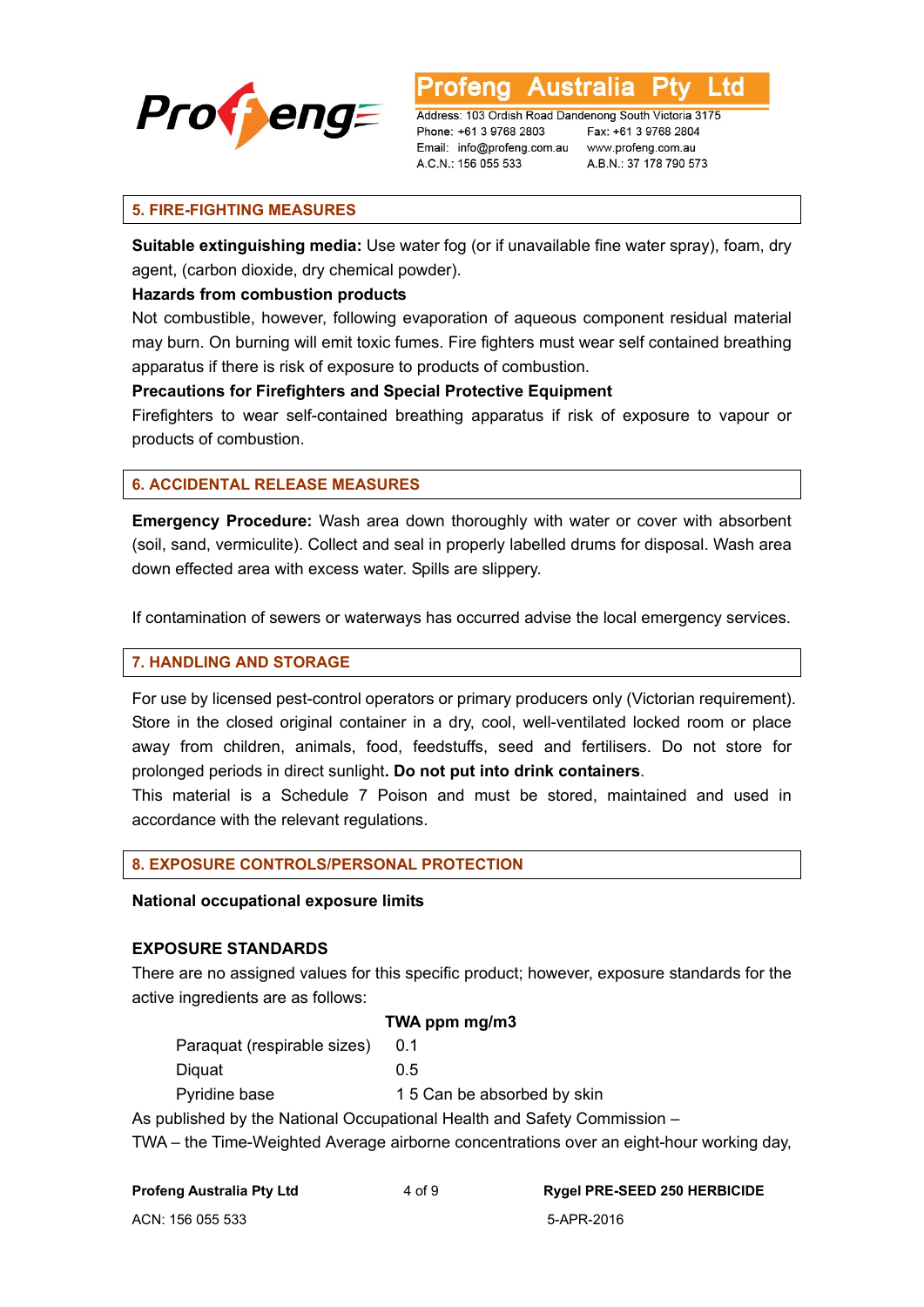

Australia l td otena

Address: 103 Ordish Road Dandenong South Victoria 3175 Phone: +61 3 9768 2803 Email: info@profeng.com.au www.profeng.com.au A.C.N.: 156 055 533

Fax: +61 3 9768 2804 A.B.N.: 37 178 790 573

for a five-day working week over an entire working life.

STEL (Short Term Exposure Limit) – the average airborne concentration over a 15 minute period which should not be exceeded at any time during a normal eight-hour work day. According to current knowledge these concentrations should neither impair the health of nor cause undue discomfort to nearly all workers.

These exposure standards are not applicable to field use.

All atmospheric contamination should be kept to as low a level as is workable. Exposure Standards should not be used as fine dividing lines between safe and dangerous concentrations of chemicals. They are not a measure of relative toxicity.

If the directions for use on the product label are followed, exposure of individuals using the product should not exceed the above standard. The standard was created for workers who are routinely, potentially exposed during manufacture of the product.

**Re-entry Period -** Do not enter treated areas without protective clothing (waterproof footwear, clothing and gloves) until spray has dried.

#### **Engineering Controls**

In the workplace – ensure ventilation is adequate to maintain air concentrations of components below quoted Exposure Standards. Avoid generating and inhaling mists. Keep containers closed when not in use.

#### **Personal Protection**

Wear overalls, rubber boots, face shield, safety shoes, gloves (L), apron.

Manufacture, Packaging and Transport: Avoid skin and eye contact and the inhalation of vapour and mist. Wear overalls, face shield or goggles, elbow-length impervious gloves, splash apron and rubber boots. Always wash hands before smoking, eating, drinking or using the toilet. Wash contaminated clothing and other protective equipment before storing or re-using.

If inhalation risk of vapour or spray exists wear organic vapour respirator meeting the requirements of AS/NZ 1715 and AS/NZ 1716.

Preparation and Use of Product: Avoid contact with eyes, skin and clothing. When opening the container and preparing product for use wear cotton overalls buttoned to the neck and wrist, washable hat, elbow-length PVC gloves, face shield or goggles and half face-piece respirator or disposable respirator. Do not work in spray mist.

When there is a risk of exposure to spray mist wear a face mask or respirator covering nose and mouth and capable of filtering spray droplets. A high efficiency type particulate respirator is recommended, but in any event use a respirator meeting the requirements of AS/NZS 1715 and AS/NZS 1716. After use and before eating, drinking or smoking, wash hands, arms and face thoroughly with soap and water. After each day's use, wash contaminated clothing, gloves and face shield or goggles. Avoid contacting vegetation wet with spray, but if necessary to do so, wear waterproof footwear and waterproof protective clothing and gloves.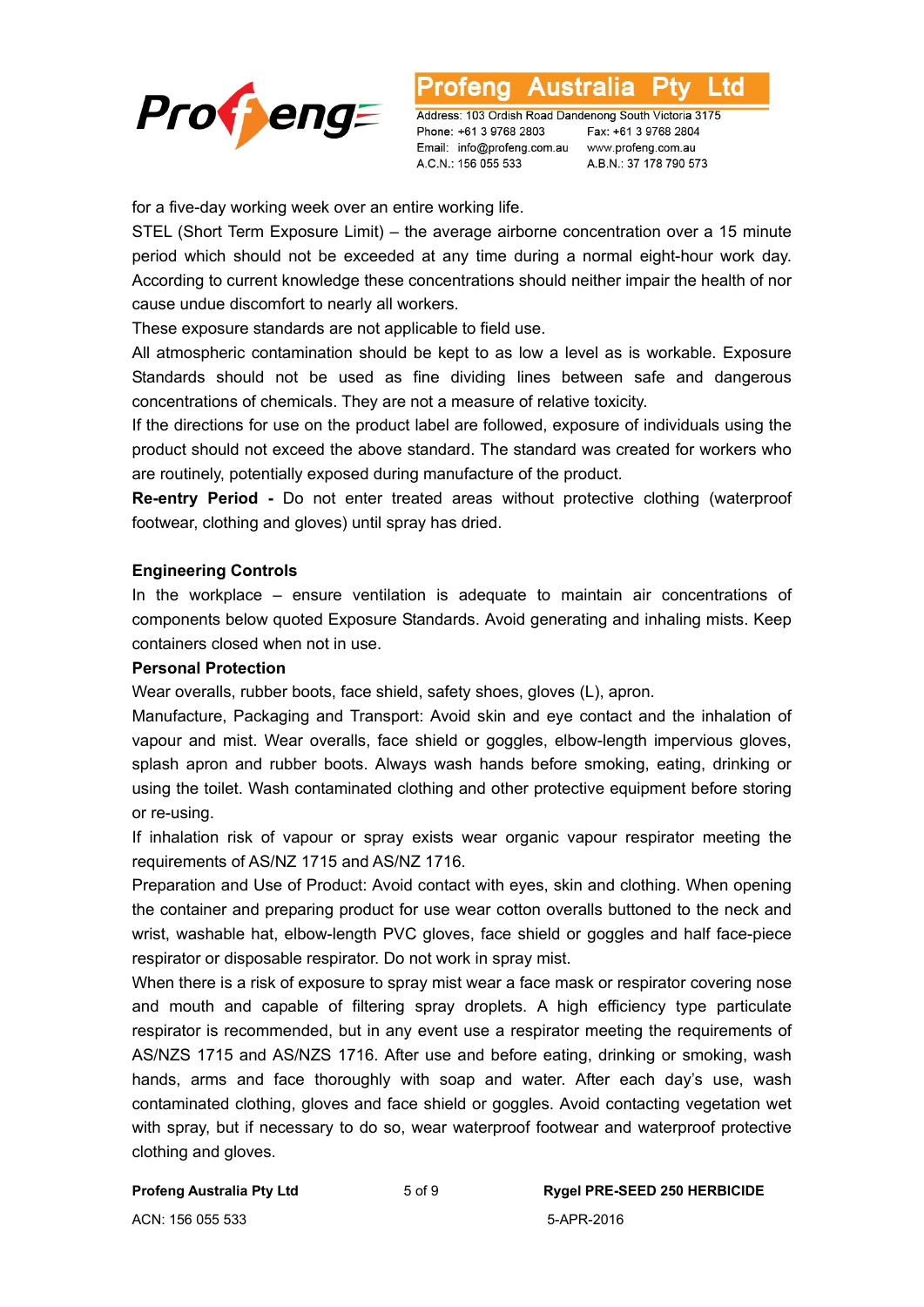

L td Australia 'ena

Address: 103 Ordish Road Dandenong South Victoria 3175 Phone: +61 3 9768 2803 Email: info@profeng.com.au A.C.N.: 156 055 533

Fax: +61 3 9768 2804 www.profeng.com.au A.B.N.: 37 178 790 573

#### **9. PHYSICAL AND CHEMICAL PROPERTIES**

| <b>Appearance:</b>            | dark green/blue liquid          |
|-------------------------------|---------------------------------|
| <b>Flash Point:</b>           | not applicable (aqueous)        |
| Odour:                        | Characteristic of pyridine base |
| Flammability:                 | non combustible                 |
| <b>Boiling/Melting point:</b> | $100^{\circ}$ C approx.         |
| <b>Combustibility:</b>        | non combustible                 |
| Vapour pressure:              | not available                   |
| <b>Solubility in water:</b>   | soluble                         |
| <b>Specific gravity:</b>      | 1.16 g/cm3 at $20^{\circ}$ C    |
| <b>Volatility:</b>            | not volatile                    |
| pH (1% aqueous):              | $5 - 6.5$                       |
| <b>Corrosiveness:</b>         | corrosive                       |
|                               |                                 |

#### **10. STABILITY AND REACTIVITY**

**Stability:** Avoid strong oxidising agents.

#### **11. TOXICOLOGICAL INFORMATION**

#### **ACUTE TOXICITY**

This product is **toxic** according to NOHSC Australia.

#### **Ingestion**: **HARMFUL**

Rapid treatment is essential. The immediate effects of poisoning depend on the dose of paraquat and diquat absorbed into the blood. Mild poisoning occurs at < 20 mg paraquat ion/kg body weight and the effects are vomiting and diarrhea.

Moderate to severe poisoning occurs at  $20 - 30$  mg paraquat ion/kg body weight and the effects are vomiting, abdominal discomfort, soreness and inflammation of the mouth, throat and oesophagus, difficulty in swallowing and, later, diarrhea. Ulceration of lips, mouth, throat and intestine may follow within 24 – 48 hours. Kidney and liver damage may appear  $1 - 3$ days after exposure. Can cause death by a delayed proliferating fibrosis of the lung within 1 – 3 weeks. Lethal poisoning occurs at > 30 mg paraquat ion/kg body weight and the effects are nausea and vomiting, and can cause death by multi-organ failure and circulatory collapse within 48 hours. The lethal dose of diquat dibromide for man is approximately  $4 - 6$ g of diquat (equivalent to approx. 60 mg/kg body weight).

The following acute oral toxicity results have been determined for the active ingredients of the product:

Paraquat dichloride: LD50 (rat) = 283 mg/kg (93.4 mg paraquat ion/kg)

Diquat dibromide: LD50 (rat) = 1009 mg/kg, (214 mg diquat ion/kg)

#### **Skin contact**: **IRRITANT**

Contact with skin will result in irritation. The product is also a skin sensitiser. Can cause

| Profeng Australia Pty Ltd | 6 of 9 | <b>Rygel PRE-SEED 250 HERBICIDE</b> |
|---------------------------|--------|-------------------------------------|
| ACN: 156 055 533          |        | 5-APR-2016                          |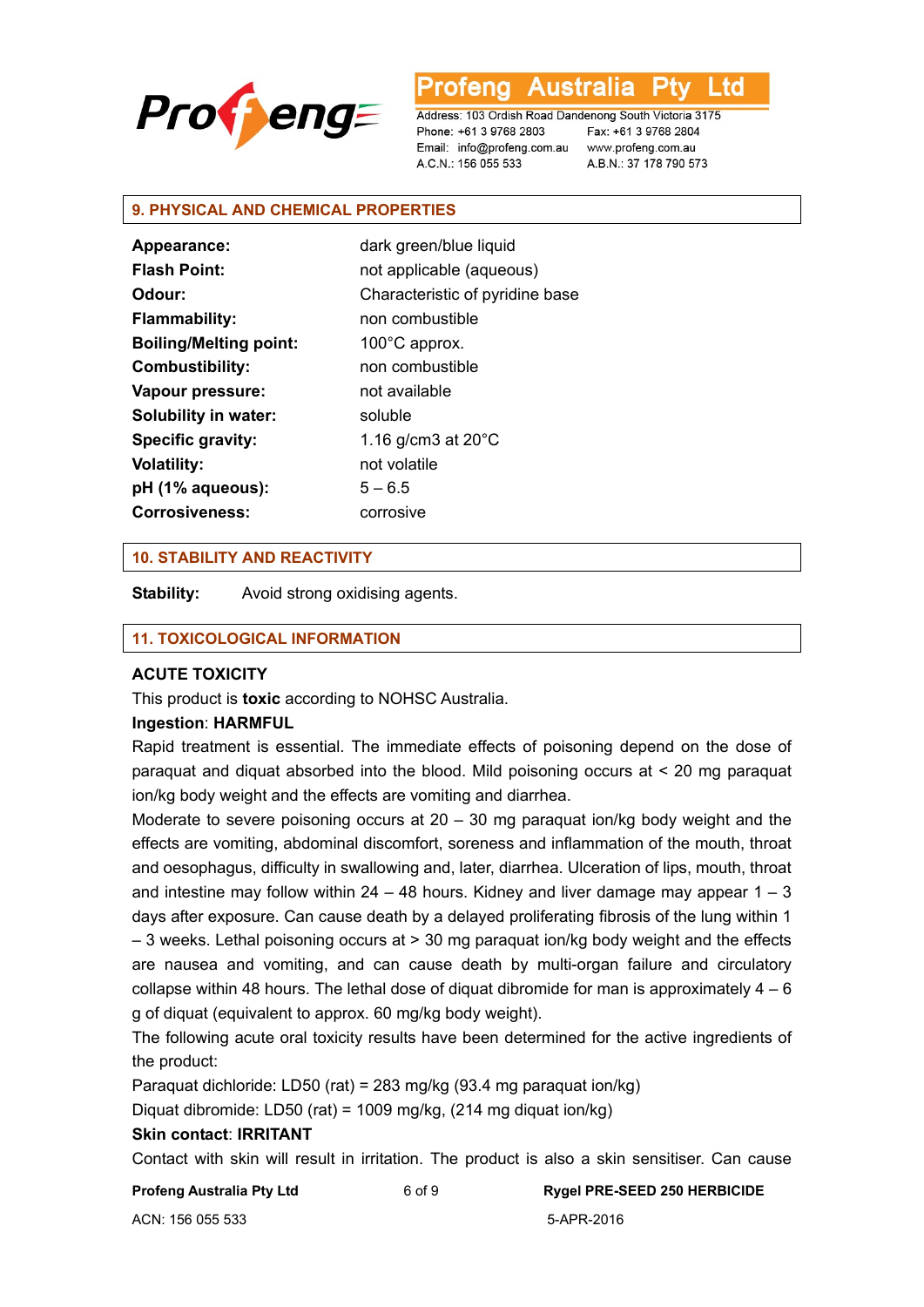

Australia L td otena

Address: 103 Ordish Road Dandenong South Victoria 3175 Phone: +61 3 9768 2803 Email: info@profeng.com.au A.C.N.: 156 055 533

Fax: +61 3 9768 2804 www.profeng.com.au A.B.N.: 37 178 790 573

inflammation and in severe cases blistering of the skin. Contamination of the nails may cause white spots or in severe cases cracking and loss of the nail. Normal growth follows without delay. Intact skin is a very effective barrier to paraquat. Broken skin removes the barrier and paraquat may be absorbed with effects as outlined above under 'Swallowed'. Repeated or prolonged skin contact may lead to allergic contact dermatitis.

Modelling predicted for intact human skin and diluted solutions that systemic toxicity would be unlikely, but the risk increased significantly with damaged skin or concentrated solutions. The following acute dermal toxicity results have been determined for the active ingredients of the product:

Paraquat dichloride: LD50 (rat) = > 2000 mg/kg (> 660 mg paraquat ion/kg) Diquat dibromide: LD50 (rat) =  $>$  2000 mg/kg ( $>$  424 mg diquat ion/kg)

#### **Eye contact: IRRITANT**

Eye irritation may be delayed. May lead to severe, painful irritation and ulceration of corneal and conjunctival epithelium which may give rise to secondary infection. Loss of corneal and conjunctival epithelium and even mild iritis can occur with the risk of secondary infection and consequent residual corneal scarring.

Corneal oedema may persist for up to 3-4 weeks with temporary blurring of vision, permanent damage to eyes is a possibility.

#### **Inhalation: TOXIC**

Highly toxic if inhaled. However, unlikely to be hazardous by inhalation because of low vapour pressure of the material at ambient temperature. Nose bleeding and soreness of the throat may result from spray mist or dust trapped on the nasal mucosa. Irritating to the respiratory system. Pulmonary oedema may occur up to 48 hours after exposure and could prove fatal.

This product contains a stenching agent to give an offensive smell. This has been done to reduce the likelihood of accidental ingestion. This stenching agent may cause headaches and nausea in some people when inhaled. The presence of this offensive smell in the air does not necessarily indicate the presence of paraquat.

The following acute inhalation toxicity results have been determined for the paraquat dichloride:

#### $LC50 = 0.5 - 1.5$   $\mu$ g/L/4hrs

#### **CHRONIC TOXICITY**

Studies in animals have shown that repeated doses of paraquat do not produce carcinogenic nor teratogenic effects or adverse reproductive effects. The dietary no effect level in the rat was 25 ppm of paraquat over 2 years. Ingestion studies in animals have shown that repeated doses of diquat produce cataracts in test animals (dog, rat). These effects have not been seen in occupationally exposed humans.

The ADI (Acceptable Daily Intake) for humans (paraquat ion) is 0.004 mg/kg/day.

The ADI (Acceptable Daily Intake) for humans (diquat ion) is 0.002 mg/kg/day.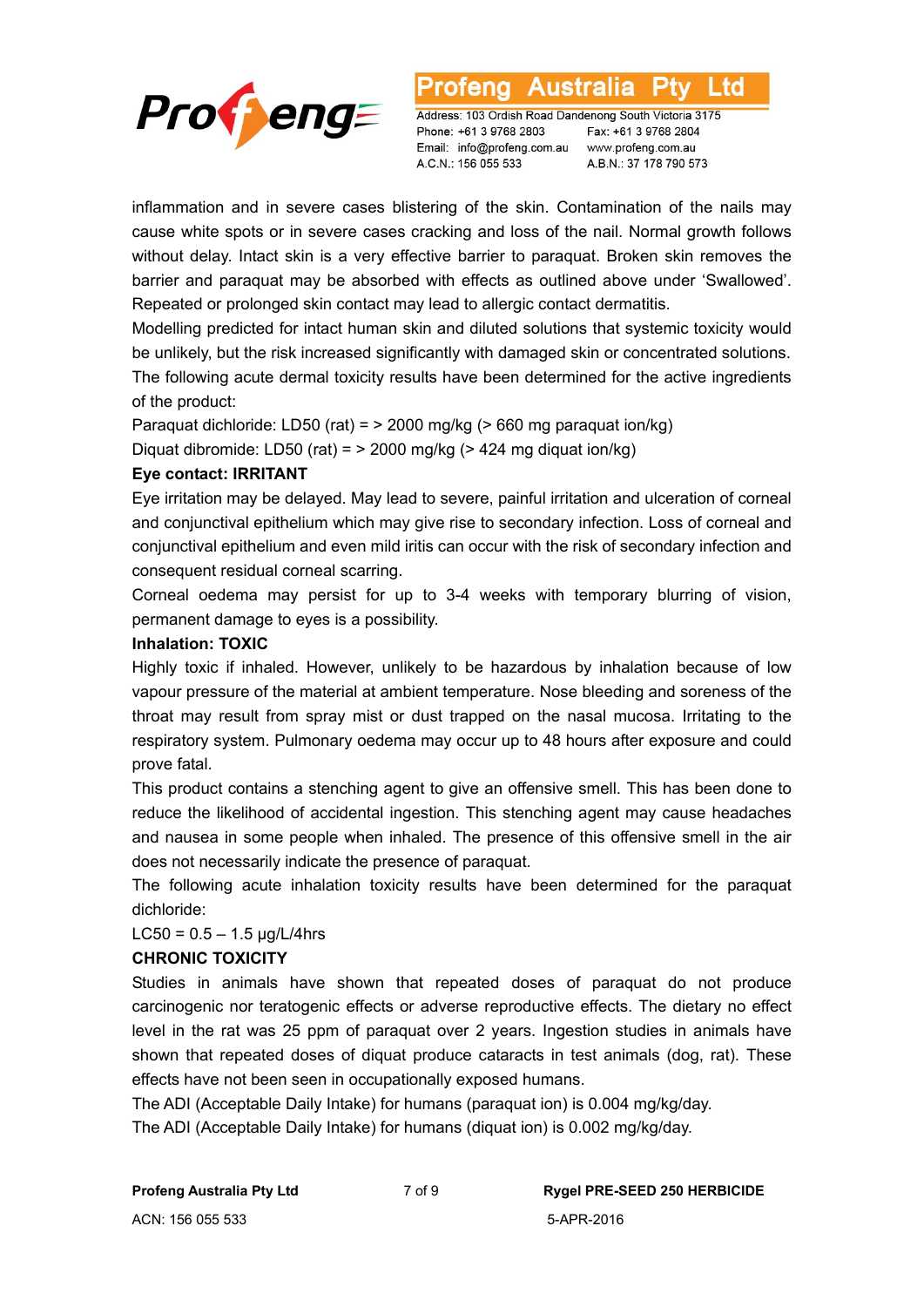

**Australia** Address: 103 Ordish Road Dandenong South Victoria 3175

Phone: +61 3 9768 2803 Email: info@profeng.com.au A.C.N.: 156 055 533

Fax: +61 3 9768 2804 www.profeng.com.au A.B.N.: 37 178 790 573

L td

#### **12. ECOLOGICAL INFORMATION**

**Ecological information**: The active ingredients paraquat and diquat are toxic to aquatic organisms. 96hr LC50 (rainbow trout): 55 mg/L (static) for paraquat and 21 mg/L for diquat. The 96 hr LC50 (brown trout): 2.5 – 13 mg/L for paraquat and 96 hr LC50 (mirror carp): 67 mg/L for diquat. ErC50 72 hours for green algae is 0.34 mg/L.

Paraquat and diquat are both highly toxic to birds. The oral LD50 for hens is 262 – 380 mg/kg for paraquat and 200 – 400 mg/kg for diquat.

**Environmental fate**: Distribution and persistence - paraquat and diquat are both rapidly absorbed and deactivated by soil. There is no mobility in soil or into ground water. There is evidence of photo-degradation in water and plants.

#### **13. DISPOSAL CONSIDERATIONS**

#### **SPILLS AND DISPOSAL**

In case of spillage it is important to take all steps necessary to:

- Avoid eye and skin contact.
- Avoid contamination of waterways and drains.

#### *Procedure for spill:*

- (1) Keep all bystanders away.
- (2) Wear full length clothing and PVC gloves to prevent skin and eye contamination.
- (3) Re-position any leaking containers so as to minimise further leakage.
- (4) Dam and absorb spill with an absorbent material (e.g. sand or soil).
- (5) Shovel the absorbed spill into drums.
- (6) Disposal of the absorbed material will depend upon the extent of the spill.
	- For quantities up to 50L of product bury in a secure landfill site.
	- For quantities greater than 50L seek advice from the manufacturer (use emergency contact number below) before attempting disposal. Contain in a secure location until disposal method is established.
- (7) Decontaminate the spill area with detergent and water and rinse with the smallest volume of water practicable.
- (8) For large spills clear area of all unprotected personnel. Rapid decontamination of paraquat is essential. Crystalline material from dried concentrate may become suspended in air causing irritation and nose bleeds. Wear protective equipment to prevent skin and eye contamination and inhalation of mists and dust. If contamination of crops, sewers or waterways has occurred advise emergency services or State Department of Agriculture.
- (9) Remove and wash all protective clothing and equipment. Change contaminated clothing immediately. Launder as soon as possible. Shower, using liberal quantities of soap and water on completion of the mopping up operations.